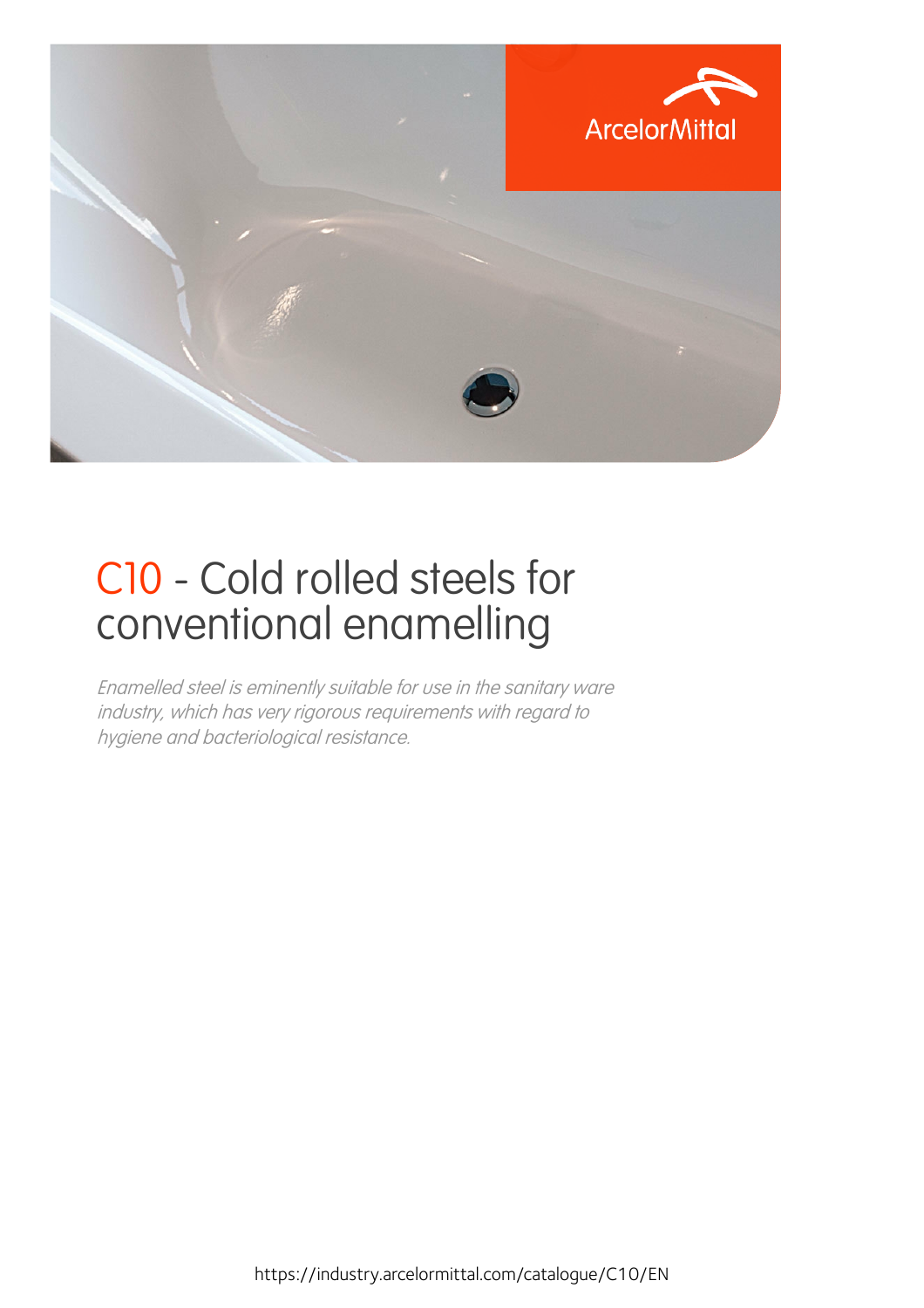

### **Properties**

After drawing, cold rolled steels for conventional enamelling are used for:

- Ground-coat enamelling one coat / one fire
- Conventional enamelling two coats / two fires

Grades DC01EK, DC04EK, DC05EK and DC06EK comply with EN 10209. Grade DC05EK was developed for the manufacture of bathtubs. Grade DC07EK AM FCE is intended for very deep drawing applications.

It is worth noting that the DC06EK EN 10209:2013 and DC07EK AM FCE grades are also compatible with the twocoat / one-fire enamelling process.

### C10



These grades are suitable for light and deep drawing and two-side enamelling adapted to the client's process (wet or dry enamelling). They also offer excellent resistance to "fish scale" defects. We can guarantee a minimum TH of 100, in accordance with EN 10209 for grades DC01EK, DC03EK AM FCE, DC04EK and DC05EK.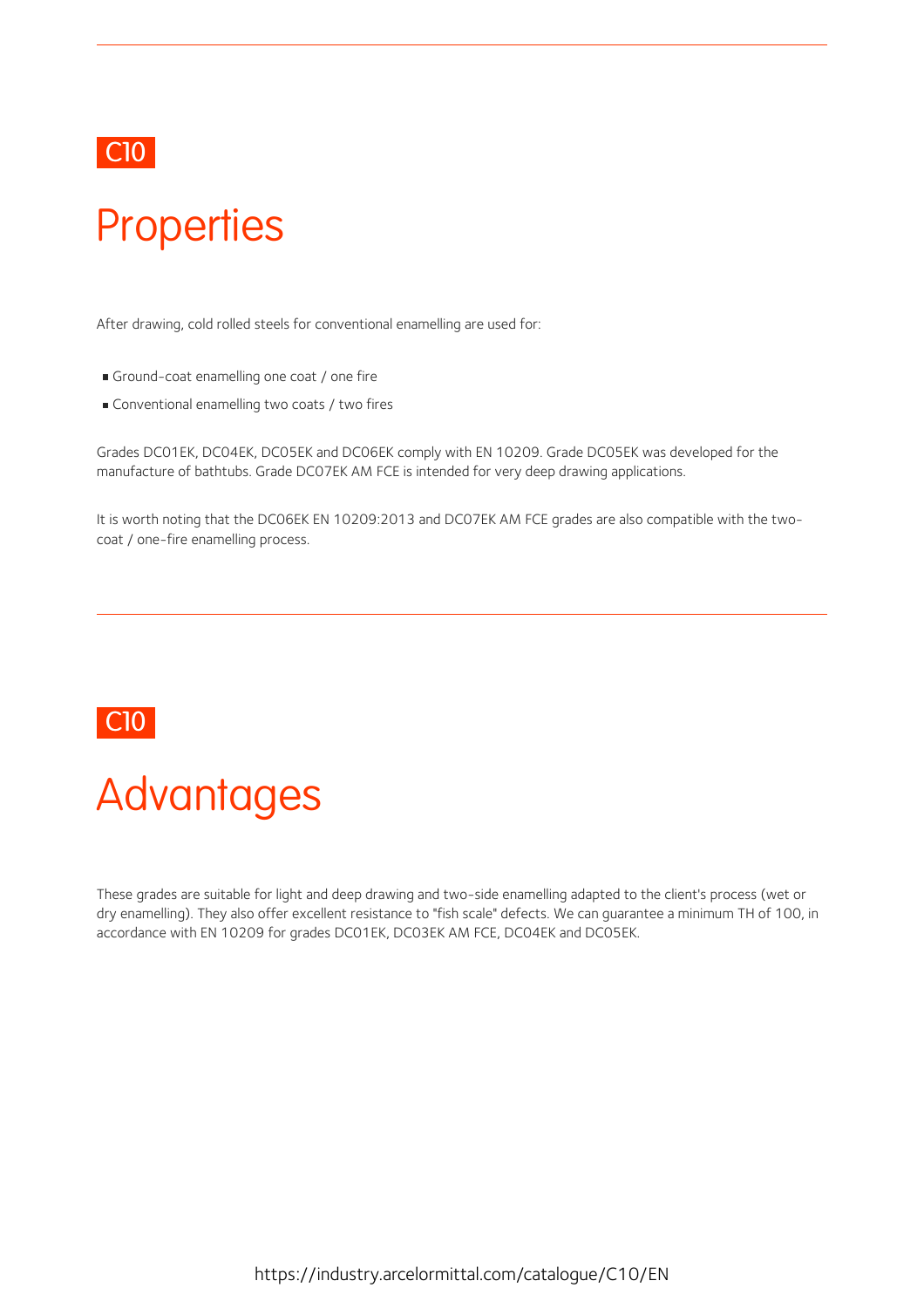

## Applications

These steels have many applications:

- Domestic appliances (cooking, laundry)
- Sanitary ware (bathtubs, shower trays, sinks), in particular grade DC05EK EN 10209, which has improved mechanical properties for the manufacture of bathtubs
- Architectural panels (building interiors and exteriors, transport and infrastructure), signage
- **Industry**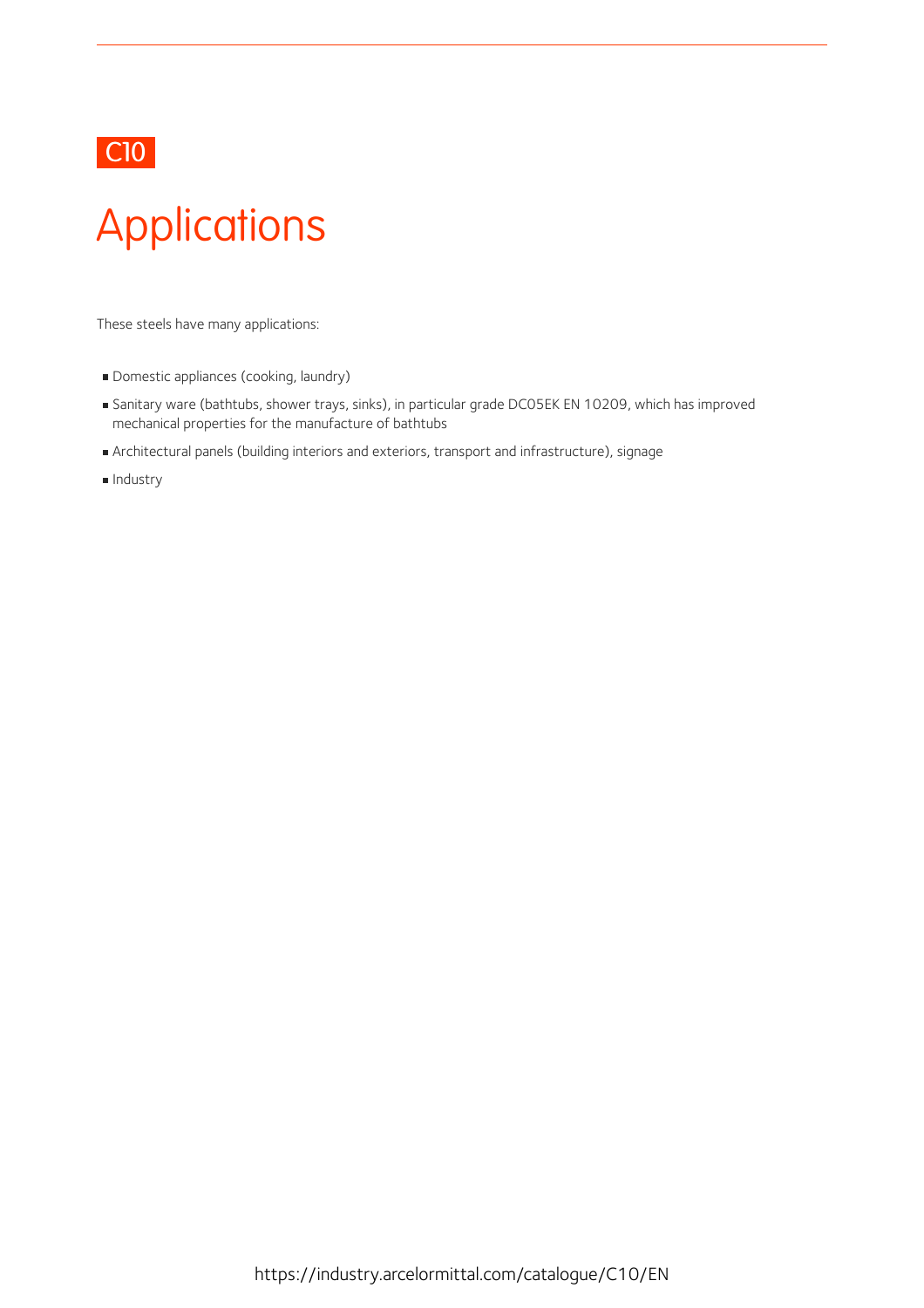### C10 **C10**

### Recommendations for use

#### Forming

The different grades are adapted to the difficulty of enamelling the given parts.

- Grades DC01EK EN 10209 and DC03EK AM FCE are intended for easy forming by bending or moderate drawing. Grade DC04EK EN 10209 is intended for more difficult deep drawing operations.
- Grade DC05EK EN 10209, which has superior mechanical properties compared with DC04EK EN 10209, is especially intended for forming bathtubs.
- Grades DC06EK EN 10209 and DC07EK AM FCE, interstitial free steel (IFS) with low carbon content and excellent rheological and mechanical properties, can be used for forming very complex parts.

#### Joining

Grades DC01EK EN 10209, DC03EK AM FCE, DC04EK EN 10209, DC05EK EN 10209, DC06EK EN 10209 and DC07EK AM FCE can be welded without any difficulty, whatever the welding process may be. Other joining processes (clinching, crimping) may also be used.

#### Enamelling

Surface preparation:

- If an additive-free ground-coat enamel is used (e.g. without adhesion oxides), light pickling is recommended after meticulous degreasing (targeting an iron loss of 5 g/m<sup>2</sup> per side), especially for grades DC06EK EN 10209 and DC07EK AM FCE, which have a lower surface reactivity. In this case, surface reactivity can be improved by a nickel flash
- Pickling can be avoided by using a ground-coat enamel with the addition of adhesion oxides (nickel or cobalt oxides)

Application of the enamel and firing:

- Grades DC01EK EN 10209, DC03EK AM FCE, DC04EK EN 10209, DC05EK EN 10209, DC06EK EN 10209 and DC07EK AM FCE are compatible with all the common enamelling processes: wet spraying, wet or dry electrostatic deposition
- These grades have avery good levelof internal purity (few inclusions) and consistency. The risk of the appearance of defects such as black dots, lines or bubbles is minimal. A good resistance to "fish scale" defects is obtained through tight control of manufacturing conditions

Finally, firing is performed at a temperature of about 830°C.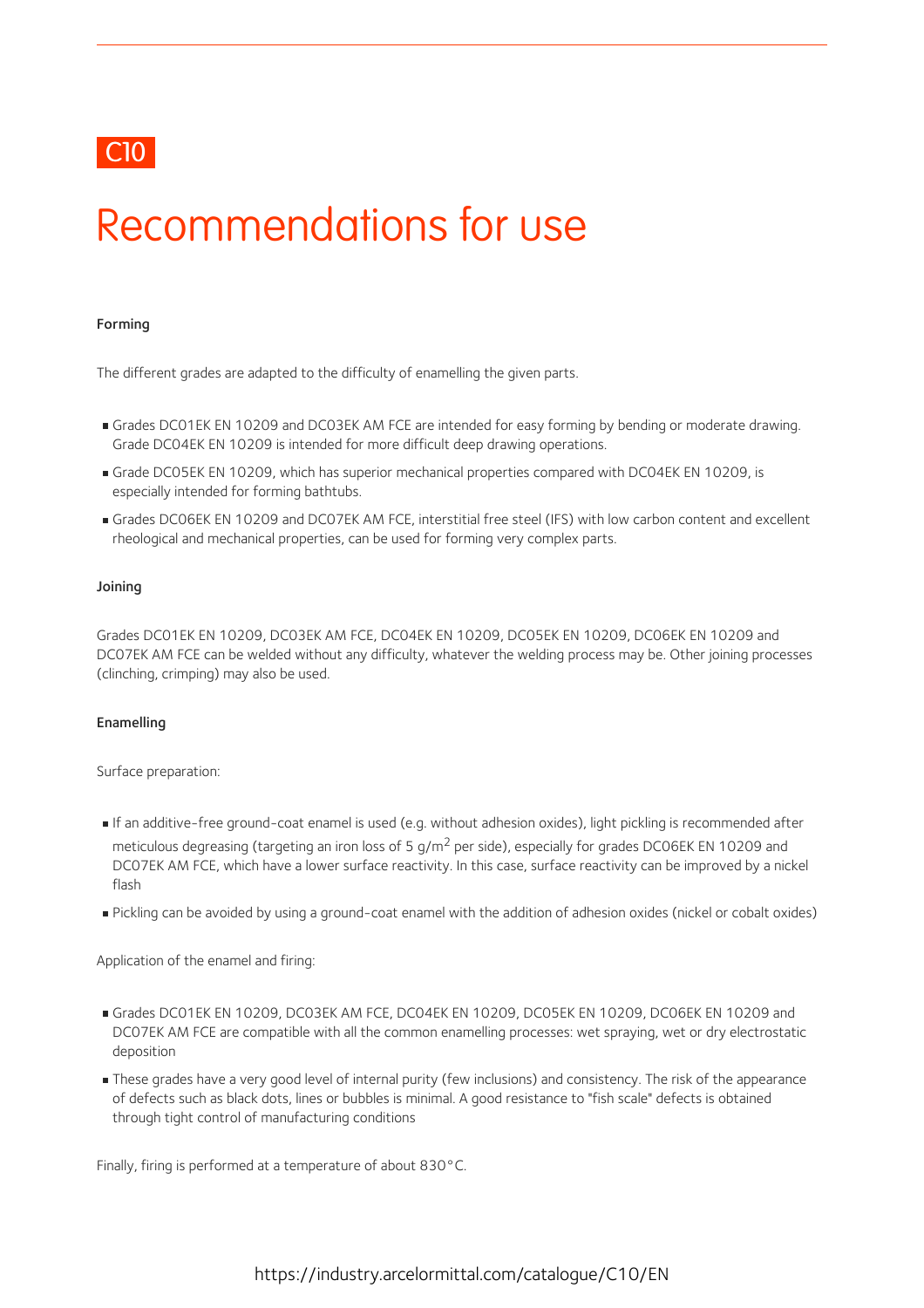

## Brand correspondence

|                                                 | EN 10209:2013 | NFA 36401 | DIN 1623/3      | <b>UNI 5866</b> | BS 1449/1 | <b>ASTM 424</b> | JIS 3141+3133 | Old brand names |
|-------------------------------------------------|---------------|-----------|-----------------|-----------------|-----------|-----------------|---------------|-----------------|
| <b>DC01EK EN 10209</b>                          | DC01EK        | EME       | EK <sub>2</sub> | FePO2S          | CR3VE     |                 | SPCD          |                 |
| <b>DCO3EK AM FCE</b>                            |               |           |                 |                 |           |                 |               |                 |
| <b>DC04EK EN 10209</b>                          | DC04EK        | EMES      | EK4             | FePO4S          | CR1VE     | Type 2          |               |                 |
| <b>DCO5EK EN 10209</b>                          | DC05EK        |           |                 |                 |           |                 |               | FeK4 B/DC04EK+  |
| <b>DCO6EK EN 10209</b>                          | DC06EK        |           |                 |                 |           | Type 3          |               |                 |
| <b>DCO7EK AM FCE</b>                            |               |           |                 |                 |           |                 |               |                 |
| Grades in italics: not included in the standard |               |           |                 |                 |           |                 |               |                 |



### **Dimensions**

| Thickness (mm)       | Min width | DC01EK EN 10209, DC03EK AM FCE, DC04EK EN 10209 | <b>DC05EK EN 10209</b> | DC06EK EN 10209, DC07EK AM FCE |  |
|----------------------|-----------|-------------------------------------------------|------------------------|--------------------------------|--|
|                      |           | Max width                                       | Max width              | Max width                      |  |
| $0.50 \le th < 0.55$ |           | 1675                                            | 1660                   | 1665                           |  |
| $0.55 \le th < 0.60$ | 600       | 1865                                            |                        |                                |  |
| $0.60 \le th < 0.75$ |           |                                                 |                        |                                |  |
| $0.75 \le th < 3.00$ |           | 2069                                            | 1865                   | 1865                           |  |

For thicknesses below 0.5 mm, please contact us.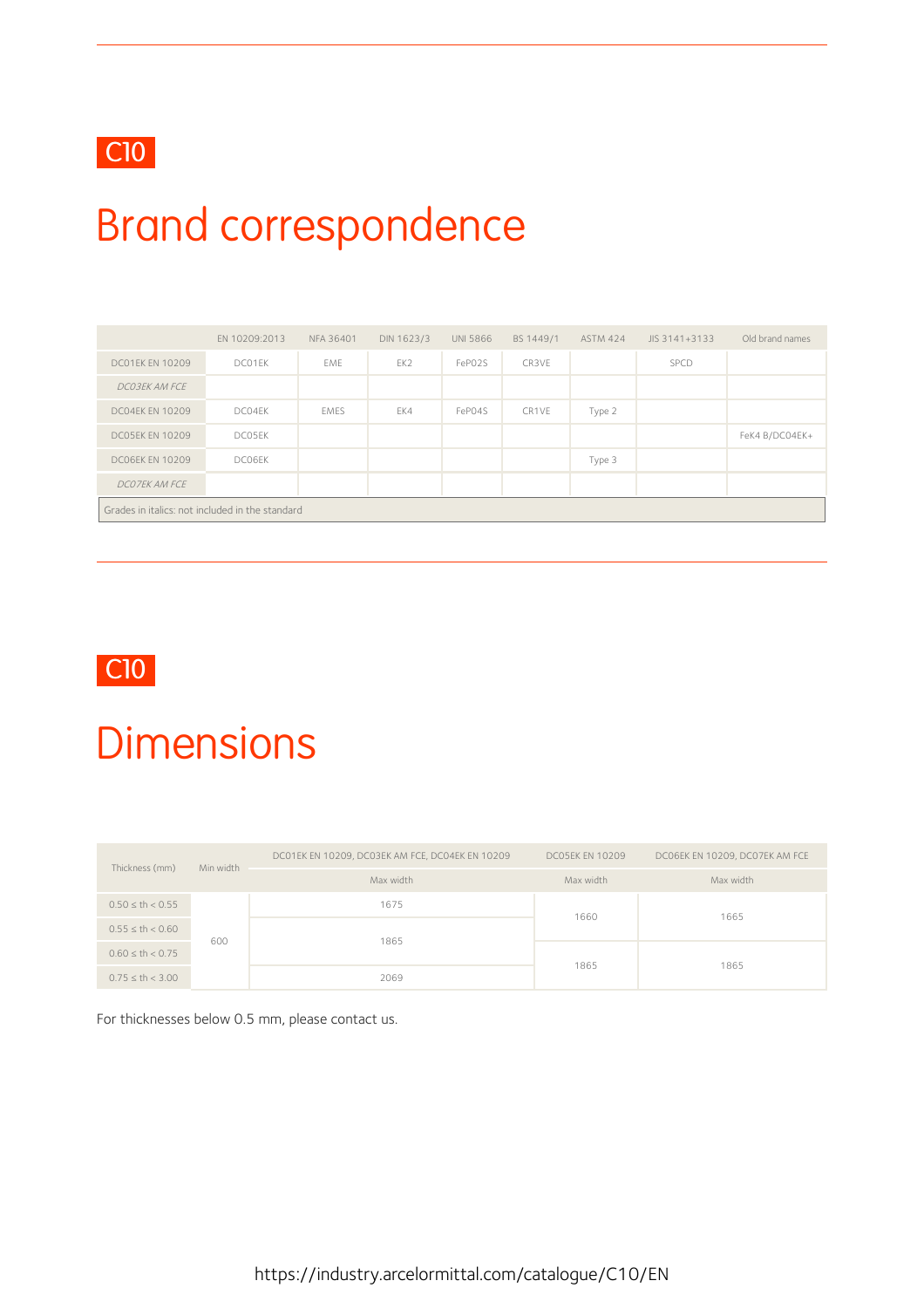### C10

# Mechanical properties

|                                                 | Direction | Thickness (mm) | $R_{\rho}$ (MPa) | $R_m$ (MPa) | $A_{80}$ (%) | $r_{90}$                 | r average                | $n_{90}$                 |
|-------------------------------------------------|-----------|----------------|------------------|-------------|--------------|--------------------------|--------------------------|--------------------------|
| <b>DCO1EK EN 10209</b>                          |           | $0.4 - 0.5$    | $140 - 310$      | $270 - 390$ | $\geq 26$    | ÷                        |                          |                          |
|                                                 | $\top$    | $0.5 - 0.7$    | $140 - 290$      |             | $\geq$ 28    |                          |                          |                          |
|                                                 |           | $0.7 - 3$      | $140 - 270$      |             | $\geq 30$    |                          |                          |                          |
|                                                 | $\top$    | $0.4 - 0.5$    | $140 - 280$      | $270 - 350$ | $\geq$ 28    | $\overline{\phantom{a}}$ |                          | $\overline{\phantom{a}}$ |
| DC03EK AM FCE                                   |           | $0.5 - 0.7$    | $140 - 260$      |             | $\geq 30$    |                          |                          |                          |
|                                                 |           | $0.7 - 3$      | $140 - 240$      |             | $\geq$ 32    |                          |                          |                          |
| DC04EK EN 10209                                 | $\top$    | $0.4 - 0.5$    | $140 - 260$      | $270 - 350$ | $\geq$ 32    | $\overline{\phantom{a}}$ | $\sim$                   | $\overline{\phantom{a}}$ |
|                                                 |           | $0.5 - 0.7$    | $140 - 240$      |             | $\geq$ 34    |                          |                          |                          |
|                                                 |           | $0.7 - 3$      | $140 - 220$      |             | $\geq 36$    |                          |                          |                          |
| <b>DC05EK EN 10209</b>                          | $\top$    | $0.7 - 3$      | $140 - 220$      | $270 - 350$ | $\geq 36$    | $\overline{\phantom{a}}$ | $\geq 1.5$               | $\overline{\phantom{a}}$ |
| <b>DCO6EK EN 10209</b>                          | $\top$    | $0.4 - 0.5$    | $120 - 230$      |             | $\geq 36$    | $\overline{\phantom{a}}$ | $\overline{\phantom{a}}$ |                          |
|                                                 |           | $0.5 - 0.7$    | $120 - 210$      | $270 - 350$ | $\geq$ 38    |                          | $\geq 1.6$               |                          |
|                                                 |           | $0.7 - 2$      | $120 - 190$      |             |              |                          |                          |                          |
|                                                 |           | $2 - 3$        |                  |             |              |                          | $\geq 1.4$               |                          |
| DCO7EK AM FCE                                   | $\top$    | $0.5 - 2$      | $90 - 160$       | $270 - 350$ | $\geq 40$    | $\geq 1.7$               | $\overline{\phantom{a}}$ | $\geq 0.190$             |
|                                                 |           | $2 - 3$        |                  |             |              | $\geq 1.5$               |                          |                          |
| Grades in italics: not included in the standard |           |                |                  |             |              |                          |                          |                          |